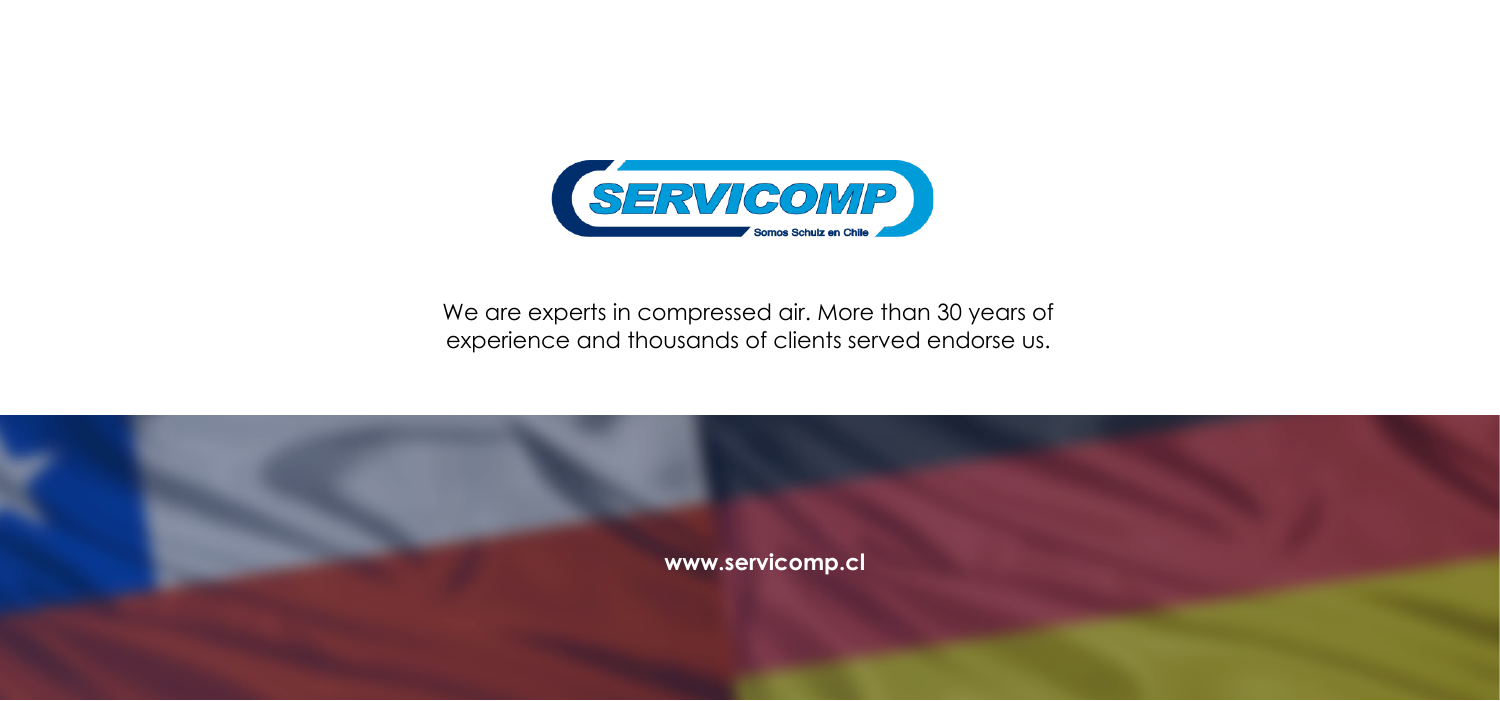## **History**

*Servicomp is a supplier of technical products and services, specialist in air compressors, tools, and equipment for industrial and medical/dental use. It was founded in Santiago de Chile in 1985, giving continuity to the commercial activities developed by the Kralemann family since 1946, when they emigrated from Germany and settled in Chile to start the international trading company Kralemann Representaciones Extranjeras, responsible for introducing prestigious European, American and Asian brands into the country, such as Nicholson, Crescent, Lufkin, Weller, Wiss, Campbell, Allen, L&W, Geodore, Schulz, Somar, Twill, Rohm, Sata, Helios, etc.*

In 2012, Servicomp built 1,500 m2 of new offices, service workshops and showroom, to sustain its fast growth and to properly present and support the new brands that joined the business. Servicomp currently has commercial alliances with suppliers in Italy, Holland, Japan, Korea, China, Brazil, etc., consolidating a portfolio of high quality products, that fill us of satisfaction and pride, and which are sold under the original brands of their manufacturers or under their exclusive brands, AirOne®, Welldent® and Wellmade®

In 2000, due to the incorporation of the current owners of Servicomp, the company left behind its historical business model of commission agents, taking a step forward to become a company that imports and distributes technical equipment, services and engineering, achieving success and national and international recognition.

Servicomp has also developed commercial alliances with important wholesale customers, distributors such as Sodimac, Easy, Construmart, MTS, Chilemat, Dental and also with many important retail customers or end users, including the main companies of various industrial sectors of the country such as health, mining, manufacturing, food, agriculture, construction, etc.



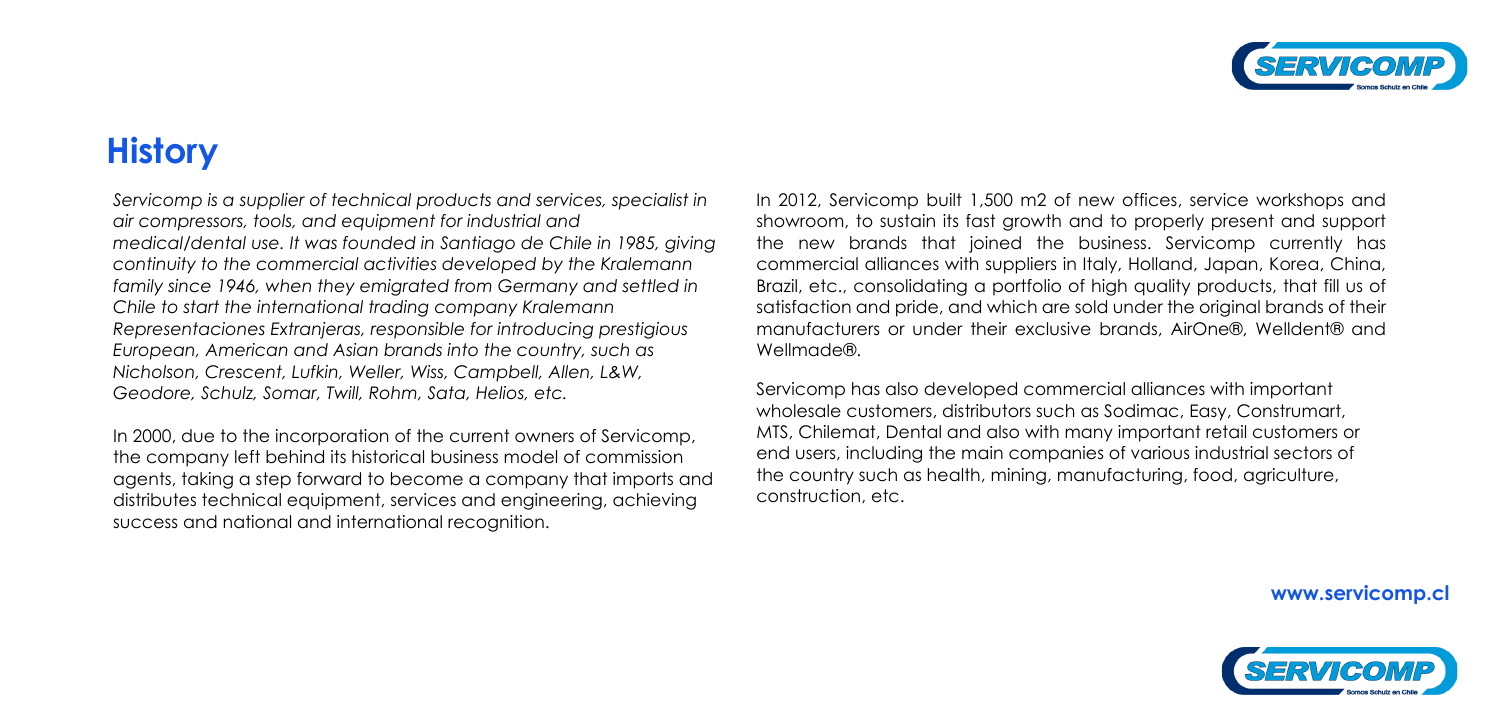# **Awards and certifications**

Among many other recognitions, the "Competitive Management Quality Award", granted by the State of Chile through the Ministry of Economy and the Council of ChileCalidad, stands out. This top award has been received twice, first under the administration of the President of the Republic, Michelle Bachelet, and then under the President of the Republic, Sebastián Piñera. We can also highlight our certifications granted by prestigious certification companies like UKAS and Bureau Veritas. We are currently certified under the latest version of the ISO-9001 quality standard.

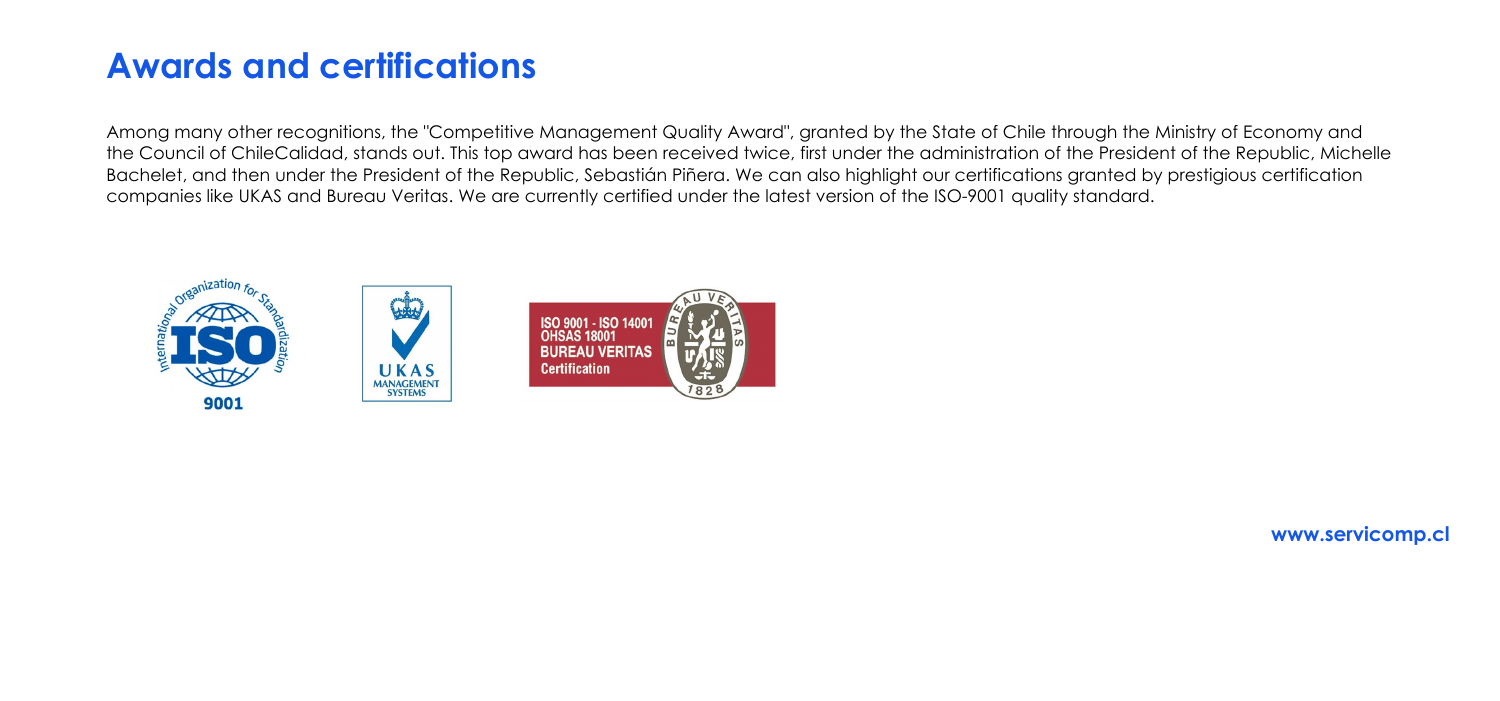**Company strategy**

**Strategic Business Unit (SBU)**

#### **Retail sale of products to companies and end users:**

We serve end users, from individuals and small businesses to large companies, hospitals, universities, industries, mining and energy companies, offering them mainly equipment and accessories for the generation, treatment and distribution of compressed air, as well as many other complementary products and services.

### **Wholesale of products to resellers and distributors:**

We import and distribute tools and technical equipment nationwide. Our customers are the largest hardware stores, chain stores and dental companies in the country. We offer training for their salespeople, technical advice, logistical support and warranty of the products marketed, achieving strong and long-lasting business relationships with all of them. We also maintain the original business model that gave life to our company over 60 years ago. We are the commission sales agent or sales representative of foreign companies: we offer sales representative services to foreign companies that want to participate in the Chilean and South American market. We offer the factories to develop the commercial and marketing strategies required for successful sales in our markets, search for importer customers, assess credits, etc.

We meet the needs of companies that require services in the areas of compressed air projects and maintenance; we supply equipment (oil free, high power, high energy efficiency, tanks, dryers); piping in general; assembly of networks for compressed air and gases. We have also added to our offer of multi-brand technical maintenance and repair service, a predictive maintenance division for rotary equipment (engines, centrifugal pumps, fans, extractors, screw compressors, reducers, crushers, etc.). These inspections are carried out with vibration analysis techniques, thermography, oil analysis and with ultrasound techniques, which we use for inspection and detection of leaks in pipes and tanks. Each of these services is offered under the modality of permanent contracts and/or as specific services.



### **Services, Projects and Engineering:**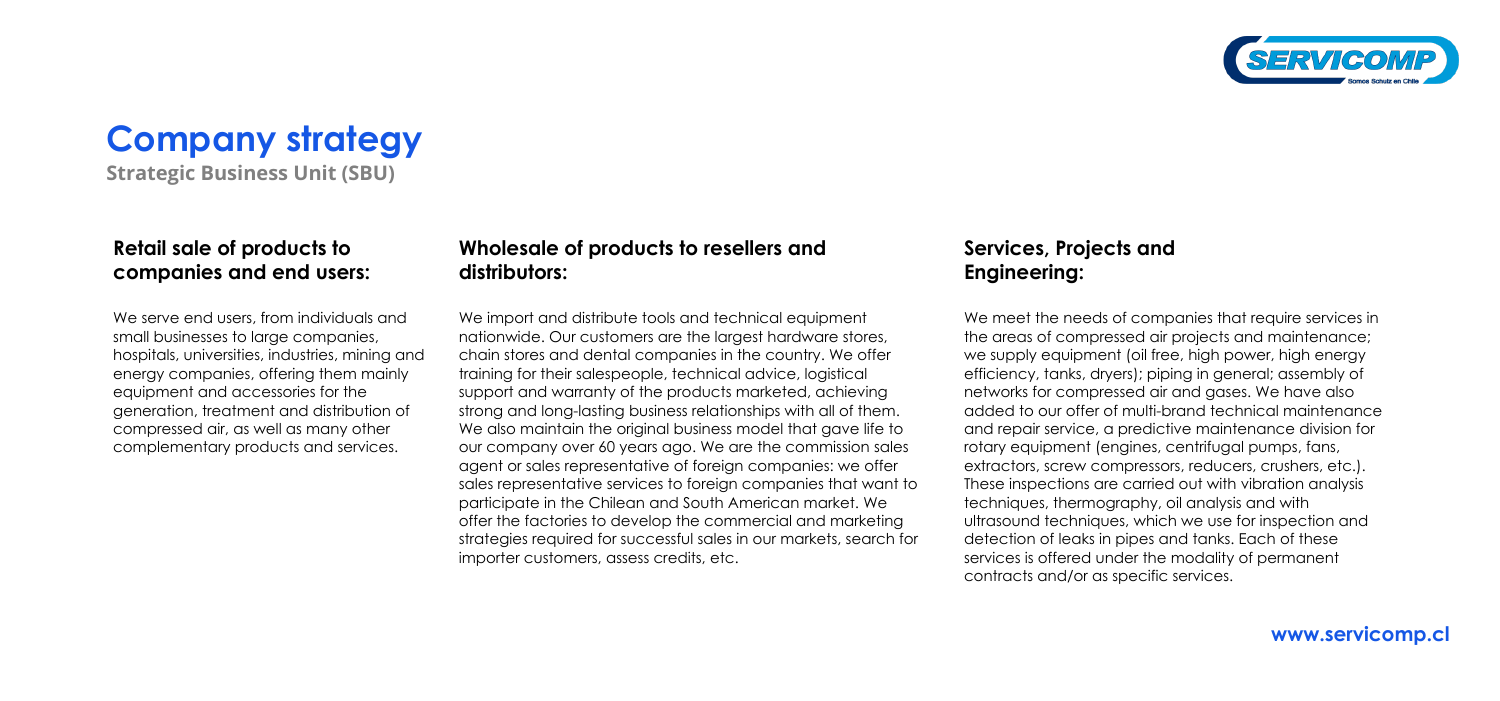# **Vision**

Servicomp aims to be a great company. It is recognized in Chile and abroad for the quality of its products, its excellent customer service and for the reliability and honesty that inspire its entire organization.

## **Mission**

We are suppliers of technical solutions and offer our clients in Chile and South America industrial and medical-dental equipment, technical service and high quality engineering. We seek growth through related diversification which allows us to optimize the value system in which we participate, thus setting us apart from our competitors.

# **Quality policy**

At Servicomp we are constantly seeking customer satisfaction. We build business relationships based on values of respect, honesty and transparency, which results in the compliance with the commitments made and the appropriate technical and commercial advice to our customers, offering them functional solutions in a timely manner and in accordance with their real needs, contributing to their efficiency and competitiveness